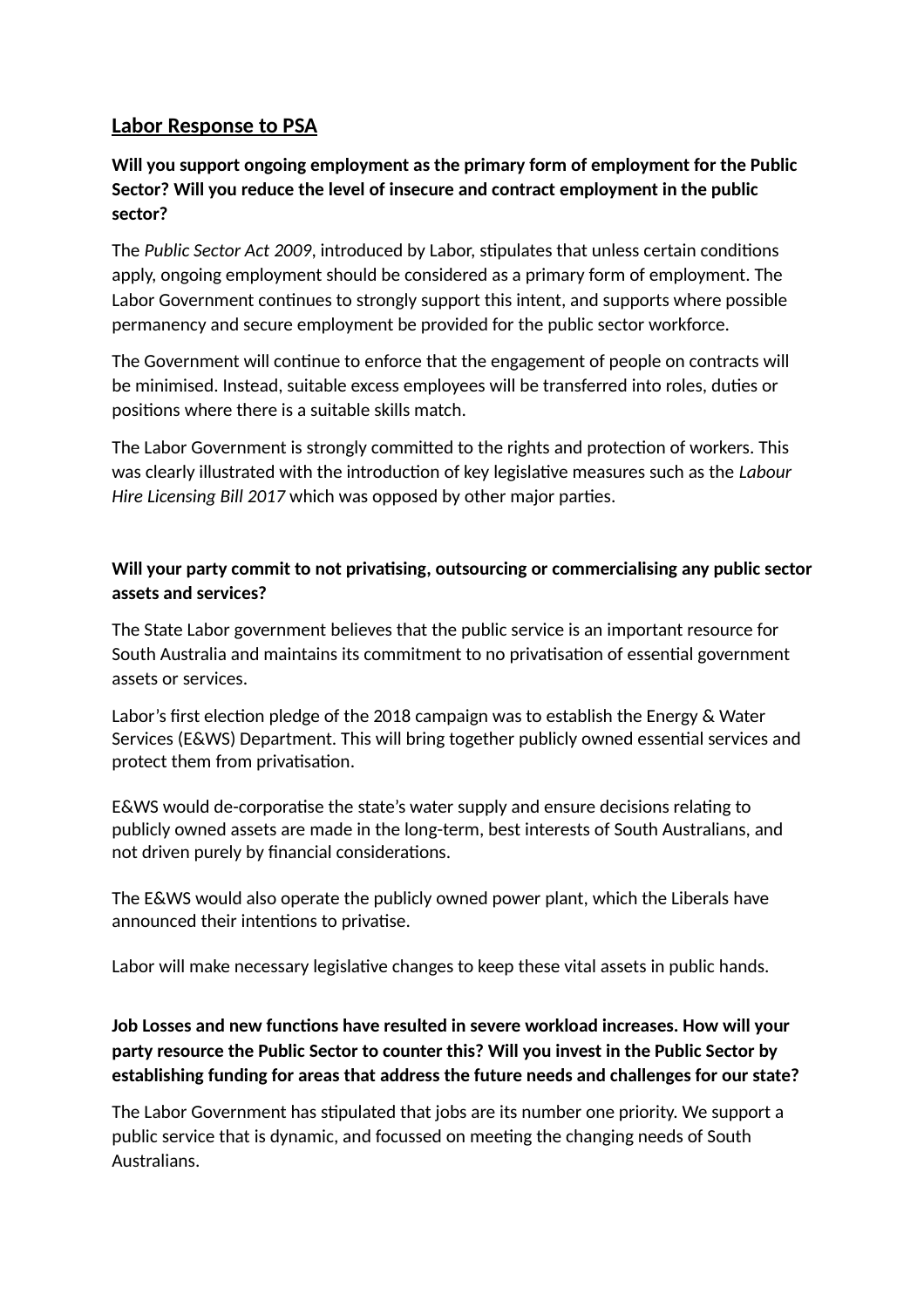As outlined in the South Australian Public Sector Strategic Plan 2016 -2019, a Labor Government is committed to a public sector that is innovative and builds human resources and management capabilities from within.

The Government has always committed that wherever required it will invest in additional resources. In our most recent budget we provided an additional \$195 million in funding for Health due to cuts from Commonwealth funding, and a further \$159 million for managing children in care.

Due to the blocking of the Major Bank Levy the Government announced an efficiency measure across government agencies. These efficiencies have been allocated across both employee expenses and supplies and services. Key frontline services and priority areas of need will not be directly impacted.

#### **What does your party see as the role of the Public Sector in the economy?**

The State Labor government has always maintained that an efficient and effective public service is one of the key success factors in the future of this state.

The Government believes too much time is spent focussing on the size of the sector rather than the quality of its people and their work. We need to ensure that the debate continually comes back to the quality of service.

We have introduced a number of initiatives to build greater collaboration with private and non-government sectors. For example, through Change@SouthAustralia, agencies have been partnering with other sectors on 90 day change projects.

These have been addressing issues like transition for automotive workers, identifying opportunities for industry growth , improving social wellbeing for young people in communities, managing better partnerships in building affordable housing, and getting services to businesses online.

## **Is your party committed to maintaining the state industrial jurisdiction? Does your party support collective bargaining, and recognise the legitmate right of members to be represented by their union?**

The Labor government is committed to maintain the state industrial jurisdiction and supports the important role unions provide for working South Australians.

The Government in 2015 established the South Australian Employment tribunal (SAET). The Liberals preference was to not establish an employment tribunal but to place these matters with South Australian Civil and Administrative Tribunal (SACAT).

The results of our dedicated SAET to-date have demonstrated a dramatic decrease in the time taken for resolution of disputes compared to previously established tribunals, vindicating our approach.